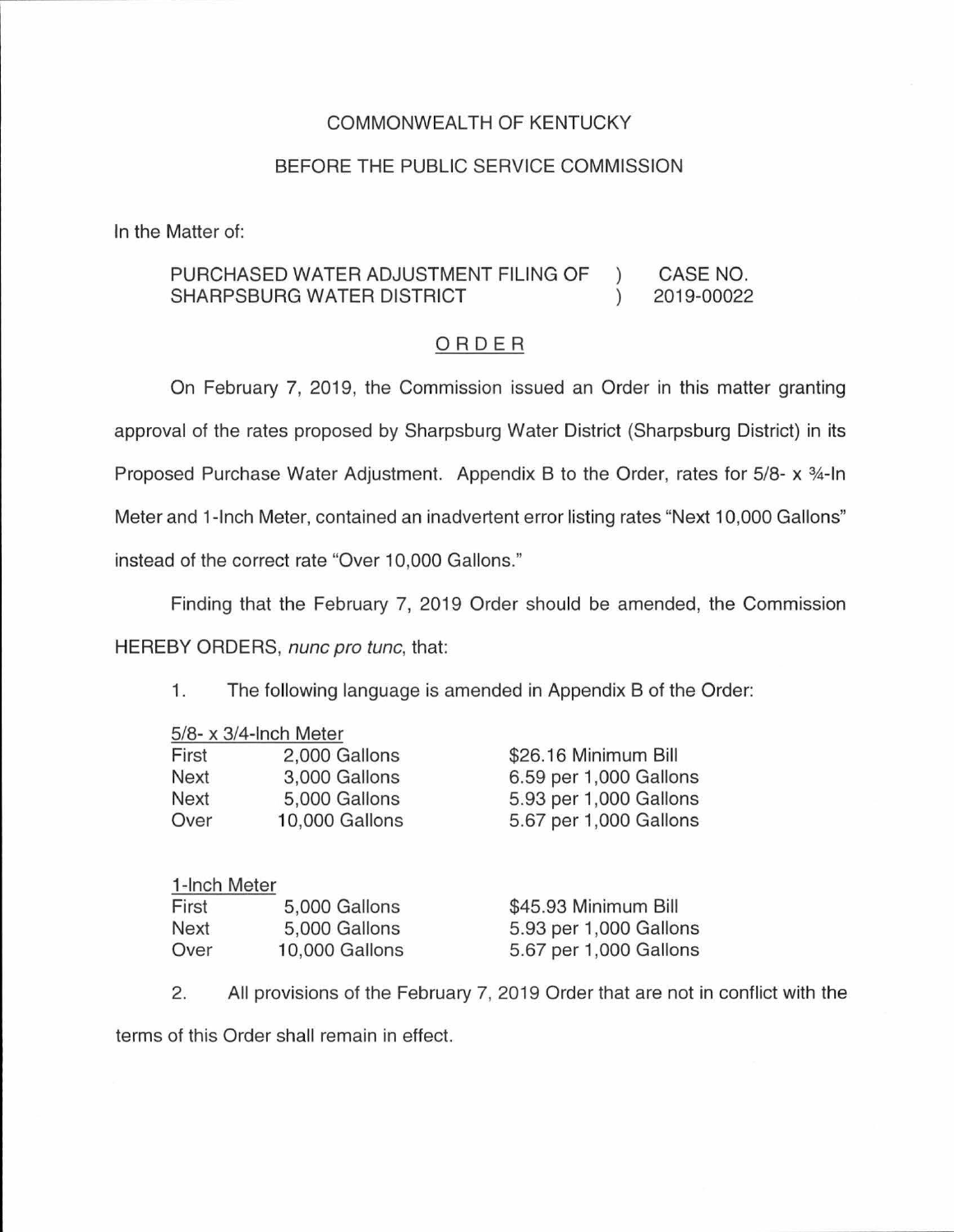By the Commission



ATTEST:

Quen R. Punsa

Case No. 2019-00022